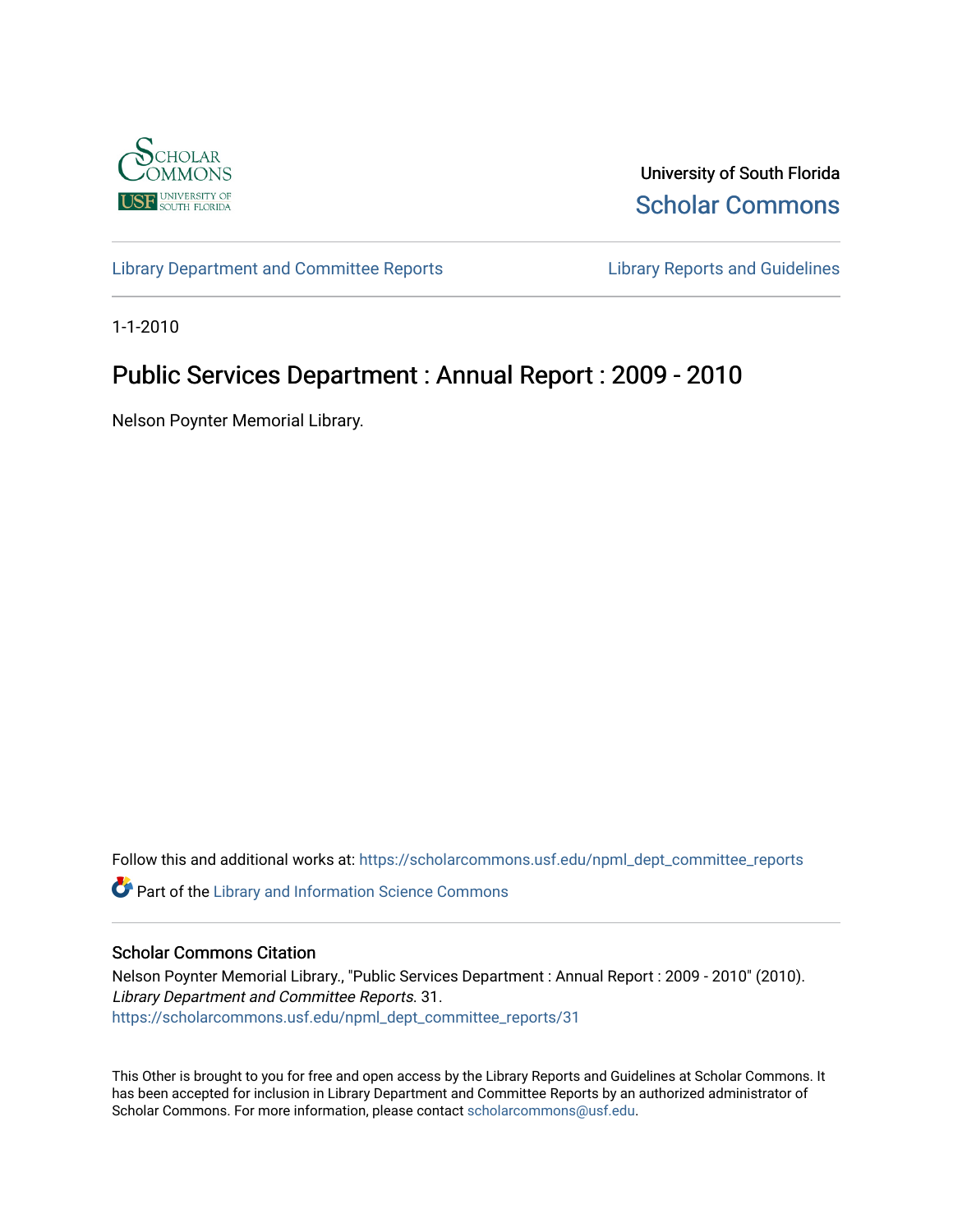## **Annual Report Public Services Department July 1, 2009 – June 30, 2010**

The public services staff remains very active in spite of ongoing changes to academic reference services. Although detailed reference questions continue to be less common at the reference desk, the reference staff continues to assist USFSP faculty and students with one-on-one research assistance. We offered several sessions of LIS 2005 and had a faculty search for a new business librarian.

## **Instruction:**

During the 2009/2010 fiscal year, three sections of LIS 2005 were offered with a total of 63 participants. We continue to experience difficulty in gaining sufficient enrollment for the course when it is not offered as part of the STARS program. Although the final enrollment in the fall 2009 course reached 22 students, much of the enrollment occurred at the last minute and included several senior auditors. During 2010/2011 the Public Services Team hopes to set up a meeting with the Academic Deans to explore changing LIS 2005 to an online or blended course and to discuss seeking General Education status for the course.

Kaya van Beynen, Deb Henry, and Tina Neville were asked to offer two sections of LIS 2005 for the summer STARS program. In spite of major attempts at early preparation and team teaching both of the courses, the reduced summer schedule and the large number of participants made it difficult to provide timely feedback to the students and led to difficulties in communication between the instructors. For future LIS 2005 sessions, we will plan to have one, or at most two, instructor, assigned to each section to focus attention and improve communication between the instructors and the students.

With David Brodosi, Tina continued to offer Blackboard workshops for faculty. A change to Blackboard version 9 involved learning a vastly different format in a short period of time—the new version was launched just before the winter holidays and our largest training sessions occurred during the first part of January. Blackboard training has become an increasingly busy service. Although we offered one fewer session than the previous year, the number of participants in the sessions increased a total of 57%. One-on-one sessions with faculty also continue to increase.

## **Assessment of Instruction:**

Course specific library instruction: In order to assess the value of "one-shot" course instruction, surveys were distributed to students in twenty courses whose professors had requested library instruction sessions during the fall 2009 semester. 411 students (286 CAS, 89 COB, 36 COE), completed the survey with 79% of the students reporting that they learning about a specific type of library database or a new library service. In addition, 89% of the student respondents found the library research session useful or very useful. The instruction librarians were provided with the comments on the courses they offered.

Although it sometimes seems that our course instruction requests are lagging, a comparison with other similar institutions in Florida shows that our presentations stats are on a par with or above most of the other institutions:

| Institution                       | # Participants per | # Presentations per |
|-----------------------------------|--------------------|---------------------|
| (2008 unless otherwise specified) | <b>FTF</b>         | <b>FTE</b>          |
| USF (all)                         | .31                | .02                 |
| Stetson, Deland                   | .52                | .04                 |
| <b>Florida Gulf Coast</b>         | .46                | .04                 |
| Univ North Florida                |                    | .01                 |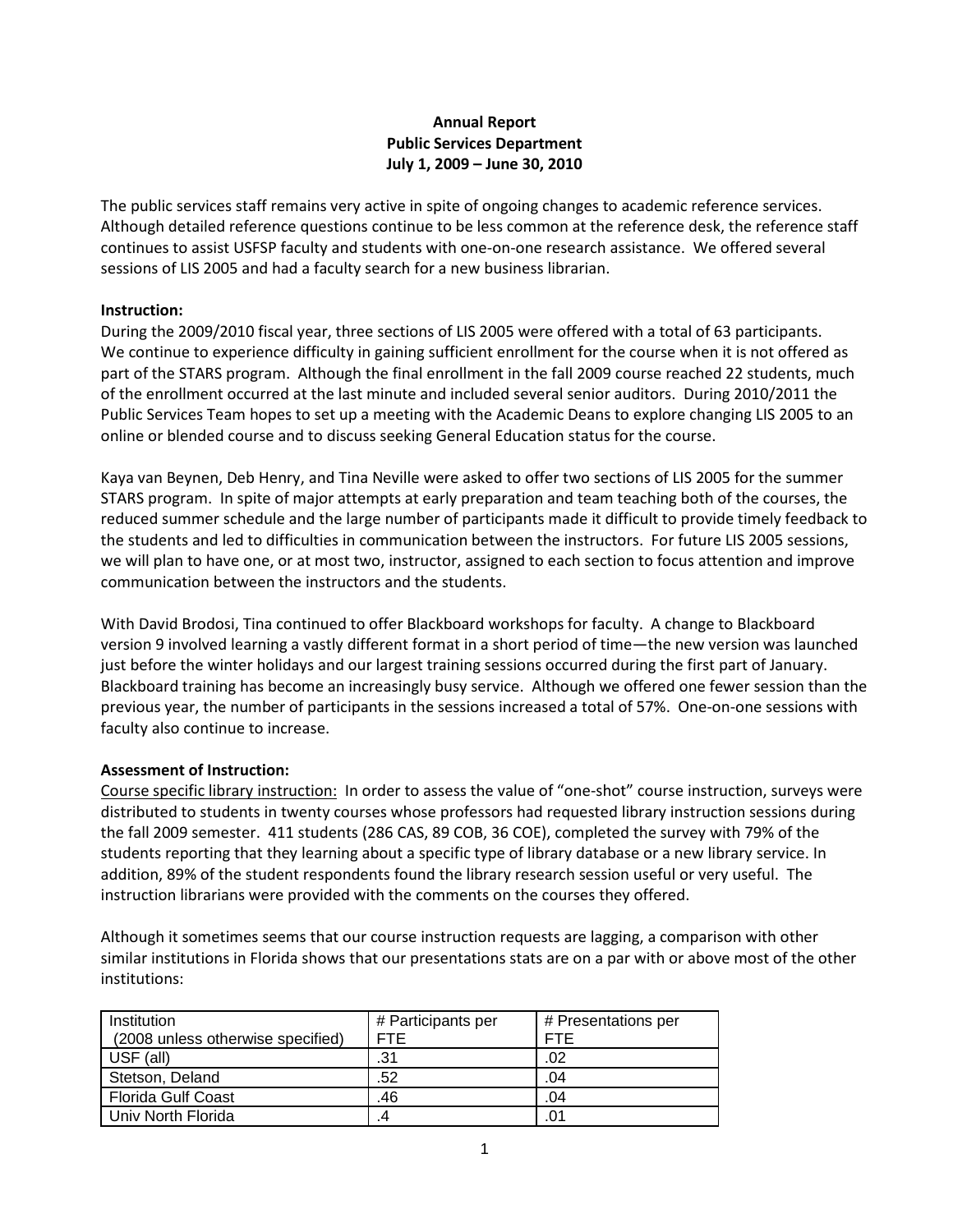| <b>Florida Southern</b>   | .4   | .025 |
|---------------------------|------|------|
| <b>FIT</b>                | 1.31 | .08  |
| Univ West Florida         | .475 | .03  |
| Eckerd                    | .72  | .04  |
| Univ Tampa                | .56  | .03  |
| Rollins                   | .76  | .04  |
| USF St Petersburg 2007/08 | 1.34 | .05  |
| USF St Petersburg 2008/09 | 1.02 | .04  |
| USF St Petersburg 2009/10 | 1.23 | .05  |

LIS 2005: During the fall 2009 semester, students enrolled in LIS 2005: Library and Internet Research Skills were given a pretest/post test to assess their learning throughout the course. Of those students who completed the pre-test and post-test in LIS 2005 that semester, 91% of the students showed improvement. The results of the analysis indicated that plagiarism, citation style, proper paraphrasing techniques were the areas that still need additional attention. These topics will be emphasized more in future sections of LIS 2005.

## **Reference:**

Based on a continuing lack of in-depth reference questions at the desk, early in the fall semester, the reference desk hours were reduced. Librarians discontinued staffing the desk from 7-10 pm Monday through Thursday and changed to an "on call" status on Fridays. In addition, we did not staff the desk from 9-11 am during the summer semester. Although the reference desk statistics are down somewhat from last year, this can be attributed to the fewer hours spent staffing the desk. To help Access Services staff feel comfortable handling the transition, pathfinders and tip sheets were updated and the staff were offered additional training on the copy machines, microfilm machines, etc. At their request, Tina presented some basic reference techniques and resources to access services staff during the summer 2010 semester.

During the early summer, a decision was made to join the statewide Ask a Librarian service. By entering the service as a member of the USF Libraries system, we are only required to contribute two hours per week to the statewide desk. We had been members of this service many years ago but were very frustrated by the prevalence of public library questions on the collaborative desk and by the inability to add the AAL link to the library's home page. Both of these issues have been resolved and joining the statewide service will also give us the opportunity to staff a local USFSP chat service as we have time.

We continue to add updates to our reference blog. This resource was created to provide a source for FAQ's at the reference desk and for answers to tougher questions. The blog is available at: [http://referencepoy.blogspot.com/.](http://referencepoy.blogspot.com/)

## **Professional Service:**

The public services faculty continues to enhance the campus and the profession through their service activities as detailed below:

## *Kaya van Beynen:*

- **USFSP Undergraduate Council, (Secretary)**
- American Library Association, ACRL EBSS Research Committee
- American Library Association, ACRL ULS Planning Committee, Co-chair
- Florida Library Association, Scholarship Committee
- Poynter Library Visiting Librarian Search Committee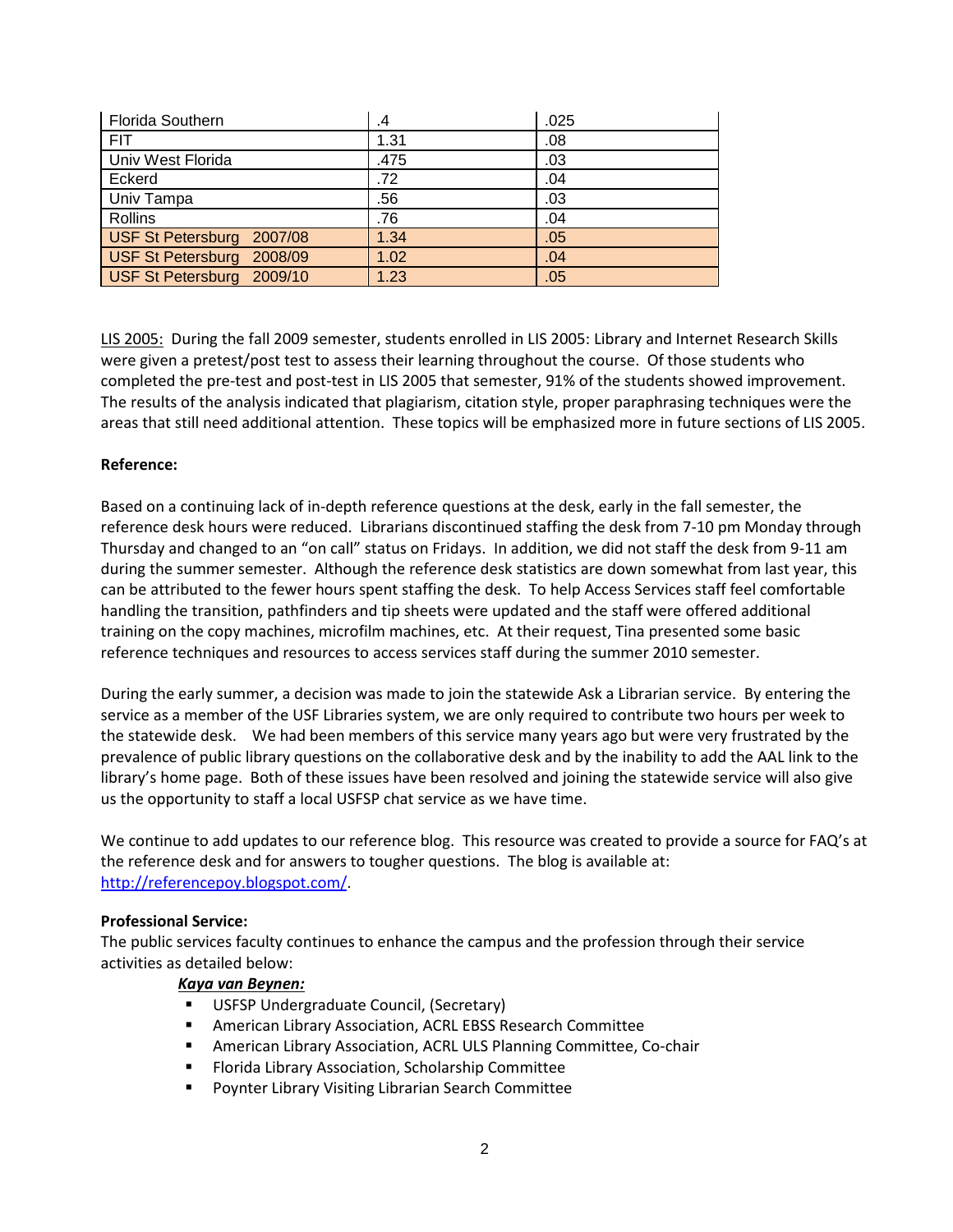## *Deb Henry:*

- **USFSP Research Council, Secretary**
- **USFSP Technology Committee**
- Chair, Library Faculty Council
- **Marine Science Library Committee**
- **Poynter Library Visiting Librarian Search Committee**

## *Tina Neville:*

- USFSP Planning Effectiveness, Budgeting Committee (PEBC)
- USFSP SACS Quality Enhancement Plan (QEP) Committee, Secretary
- USFSP General Education Committee
- Florida Library Association, Continuing Education Committee
- **Poynter Library Visiting Librarian Search Committee, Chair**
- Pinellas County History Fair, judge
- **Secretary, Seminole Community Library at St. Petersburg College, Seminole Campus Advisory** Board

## **Research and Creative Activities:**

Teaching LIS 2005 and heavy committee work during the 2009-2010 year did not leave much time for research; however, Kaya van Beynen had several publications and Tina Neville continued as a book reviewer for *Library Journal* and completed an invited review for the *Journal of the Medical Library Association*:

## *Kaya van Beynen:*

- van Beynen, K., Pettijohn, P. and Carrel, M. (2010). Using pedestrian choice research to facilitate resource engagement in a midsized academic library. *Journal of Academic Librarianship.*
- van Beynen, K. and Fleury, S. (2010). Learning and engaging the information values of a karst community of practice. *Journal of Academic Librarianship* 40 (1).
- van Beynen, P. & van Beynen K. (Accepted). "Human disturbance of karst environments" in *Karst Management.* Edited by Phil van Beynen (book under contract: Springer Science + Business Media B.V. Dordrecht).

## *Tina Neville:*

- Continued as a book reviewer for *Library Journal*
- Neville, T. (2010) Better by design. An introduction to planning and designing a new library building. *Journal of the Medical Library Association, 98*, 88-89.

## **Progress on Departmental Goals for 2009-2010**

- $\mathcal{O}$  Work on a resolution to the reference desk staffing situation ongoing, librarians were relieved of reference duties from 7-10 pm Monday-Thursday and switched to an on-call format for Fridays. Additional ideas are under review.
- $\Omega$  Conduct an assessment of library instruction done
- $\bigcirc$  Discuss and plan for how (or if) LIS 2005 should continue in the future how often; online, live or a combination; general education status; etc. ongoing
- $\Omega$  Discuss strategic plans for reference and instruction ongoing
- $\bigcirc$  Discuss and implement enhancements to the reference web page postponed to 2011
- $\Omega$  Bring back the faculty newsletter done
- $\mathcal{O}$  Sponsor another display or lecture for the campus community and the public. done and ongoing (2 presentations during the fall and 2 presentations during the spring)
- $\Omega$  Continue and enhance staff training for reference services Tina and Deb worked with Frank Biafora to improve their SPSS skills, training for Access Services staff scheduled for 2010/2011